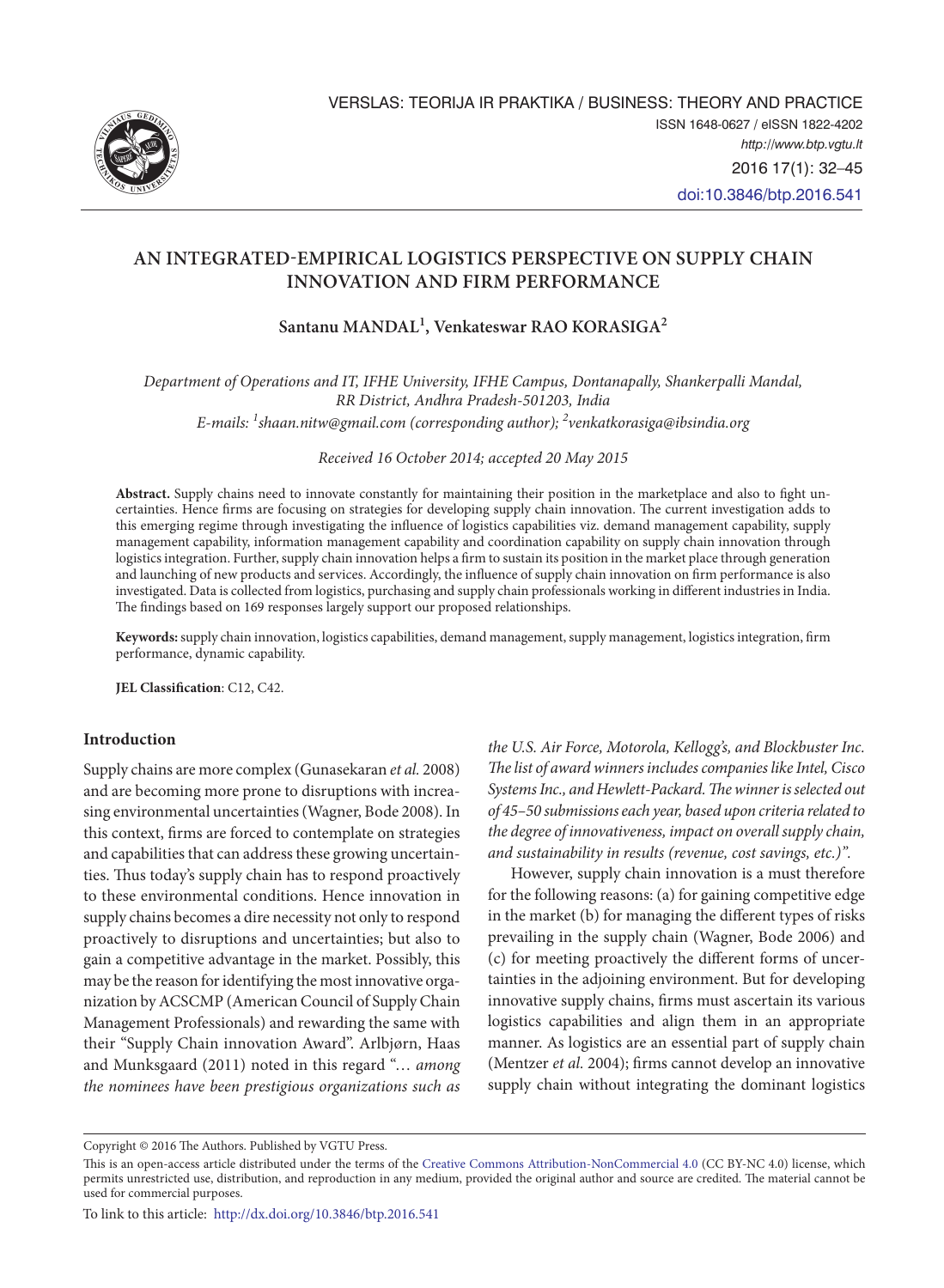capabilities viz. demand management interface capability, supply management interface capability, information management capability and coordination capability (Mentzer *et al*. 2004; Esper *et al.* 2007; Gligor, Holcomb 2012). Hence the current investigation attempts to address the growing influence of each of the above logistics capabilities on supply chain innovation in an empirical framework. Accordingly, the objectives of the current investigation are as follows:

- (a) To investigate the influence of different logistics capabilities on logistics integration.
- (b) To investigate the influence of logistics integration on supply chain innovation.
- (c) To investigate the influence of supply chain innovation on supply chain performance?

The paper is arranged in the following manner. The next section discusses the theoretical backdrop and the research model. The subsequent section discusses the hypotheses followed by data collection and empirical testing. Finally, the study discusses the findings and concludes with managerial implications and scope for future research. Limitations of the study have also been addressed.

### **1. Theoretical background**

#### **1.1. Supply chain innovation**

Supply chain innovation and logistics innovation have been dealt interchangeably. However the literature on supply chain innovation is highly fragmented (Grawe 2009) and multidisciplinary investigation has taken place (Flint *et al.* 2005). Supply chain innovation draws mainly from the definition of Innovation given by Rogers (1995: 11): "*Innovation is an idea, practice, or object that is perceived as new by an individual or other unit of adoption*". Innovation in logistics need not be evolutionary but the same may result in providing a new service to its customers. For e.g. Flint *et al.* (2005) focused on innovation that is more helpful to customers for e.g. a better and enhanced service that is new. Though innovation emphasizes idea generation, but it's not beneficial or deemed important in a supply chain perspective unless it results in something valuable to the customers. For innovation to happen, only idea generation may not be enough (Chesbrough 2003); allied processes and technology must be emphasized for successful innovations (Christiansen 2000a, 2000b; Kahn 2001). Literature also cites how the innovation takes place in organizations and markets (Rogers 1995; Chesbrough 2003). Firms are constantly thriving to develop and test new ideas, products and services. Mainly for service industries, supply chain innovation is a compulsory for ensuring effective service delivery (Chapman *et al.* 2003). Drucker (1985) indicated innovation as a tool directed specifically for entrepreneurs. Afuah (1998) defined innovation as: *"a process of turning opportunity into new ideas and putting these into widely* 

*and knowledge that can help develop new products and/or services for customers".* The literature on supply chain innovation has just started evolving. Lin (2008) described supply chain innovation as certain set of tools that can improve firm processes directed for efficient supply chain management through seamless integration with suppliers, manufacturers, distributors and customers. A host of benefits are present with supply chain innovation like cost and lead-time reduction, generation of new operational strategies and flexibility development (Stundza 2009). Logistics innovation can be increased by using appropriate incentives like increased competition and capital shortage (Zinn 1996). Flint *et al.* (2005) interviewed several logistic executives and found a host of activities as indications of being innovative viz. setting the stage activities; customer clue gathering activities; negotiating, clarifying and reflecting activities; and inter-organizational learning. Later studies found that extent of innovation management and supply chain learning as having positive impact on supply chain innovation (Flint *et al.* 2008). Resources when combined, can lead to increased level of specialization and innovation (Hakansson, Persson 2004). Chapman *et al.* (2003) explored in a similar context relating to factors leading to innovation in logistics services and found that knowledge, technology and relationship networks as the relevant factors. Panayides and So (2005) empirically found organizational learning to mediate the relationship between relationship orientation and logistics innovation. Several studies have investigated performance under innovation. Gellman (1986) examined innovative performance of railroads under deregulation and found regulation, labor influence and lack of channel member innovation as barriers to innovation in the allied industry. Autry and Griffis (2008) using social network theory propounded structural capital, relational capital and supply chain knowledge development to be positively associated with innovation-oriented performance. Wagner (2008) proposed a model of logistics innovation consisting of several related activities like internal search and development, external search and development, investment in infrastructure and capital goods, acquisition of knowledge and training and education etc. that can lead to innovations in logistics. Supply chain innovation also indicates discovering and implementing new technologies with better efficiency and effectiveness (Bello *et al.* 2004). Supply chain innovation can encompass several areas for application for e.g. implementing new technology (Stonebraker, Afifi 2004; Tang *et al.* 2003), supply chain networks (Srai, Gregory 2008), supply chain business process optimization (Hines 1998; Holmstrom 2000; Cox 1999), new product and service introduction (Ettlie 1979; Flint *et al.* 2005), building new models and scenario for optimization (Bello *et al*. 2004; Calantone, Stanko 2007), etc.

*used practice. Innovation facilitates create new technical skills*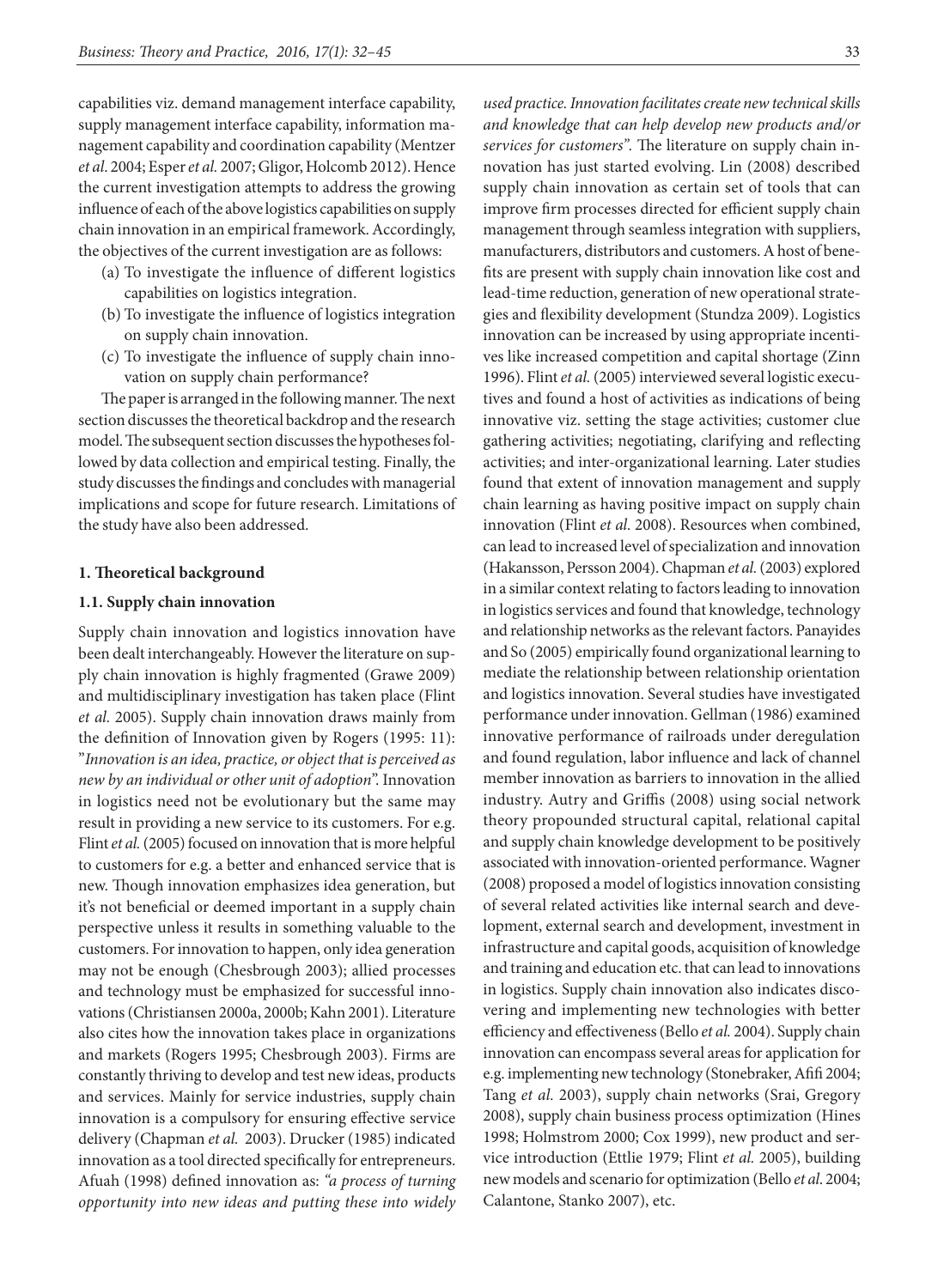## **1.2. Defining logistics capabilities**

Mentzer *et al.* (2004) underscored logistics as an integral part of supply chain management; accordingly, logistics capabilities are required for developing supply chain capabilities. Morash *et al.* (1996) defined logistics capabilities as "those attributes, abilities, organizational processes, knowledge and skills that allow a firm to achieve superior performance and sustained competitive advantage over competitors". Logistic capabilities determine the extent to which a firm can manage its operations efficiently and effectively (Gligor, Holcomb 2012) and are a potential source of competitive advantage for a firm (Bowersox *et al.* 1999; Zhao *et al*. 2001).

In the logistics literature, there exists several related and yet different classifications of logistics capabilities. Morash *et al.* (1996) through an extensive review of logistics capabilities classified the same into two broad themes or "value disciplines". While the former value discipline, labeled "demand oriented" emphasizes interactions and interfaces with customer, fulfillment of allied goals and objectives, timeliness and being responsive to market needs; the latter, known as "supply oriented" stresses more on operational capabilities aimed at ensuring product availability, increasing convenience and minimizing total distribution cost. In contrast, Mentzer *et al.* (2004) classified logistics capabilities into: demand management interface capability (to manage and fulfill customer requirements; Zhao *et al*. 2001; Lynch *et al*. 2000; Bowersox *et al.* 1999), supply management interface capability (to efficiently manage inflow of raw materials; Morash *et al.* 1996; Lowson 2003), information management capability (to effectively manage information flow both in and out of an organization; Zhao *et al*. 2001; Closs *et al*. 1997) and coordination capability (to align the interests of the participating members; Mentzer *et al*. 2004; Gligor, Holcomb 2012).

Esper *et al.* (2007) categorized logistics capabilities into five broad labels: (a) customer focus capability(also known as demand management interface capability and aims for providing differentiated products and services to customers in a way exceeding their expectations), (b) supply management capability (aimed at reducing the cost of total manufacturing or service generating system, optimal utilization of resources and minimizing total distribution cost), (c) Integration capability (aims to achieve unification of effort among different activities both inside and outside the focal firm), (d) measurement capability (degree to which a firm monitors internal and external operations), and (e) information exchange capabilities (indicates the effectiveness with which a firm collects, stores and distributes tactical and strategic information both internally and externally).

Cho *et al.* (2008) empirically examined the relationship between firm's logistics capability, logistics outsourcing and its performance in an e-commerce market environment.

The authors argued that e-commerce firms have a higher likelihood of creating a sustainable competitive advantage and improving performance if they have strong logistics capability. Their empirical findings suggested logistics capability to positively impact firm performance. However, logistics outsourcing shared a negative impact on firm performance. Studies have also explored the direct contribution of logistics capabilities to competitive advantage. Sandberg and Abrahamsson (2011) explored the link between operational and dynamic logistics capabilities and sustainable competitive advantage. Based on case study of two Swedish retail companies; the study concluded that logistics processes and IT systems are valuable, rare and inimitable resources for any firm and can contribute to competitive advantage for the same. Studies have also explored the interface of logistics capabilities and supply chain capabilities. As Mentzer *et al.* (2004) pointed logistics, as an integral of supply chain management; accordingly logistics capabilities must contribute for developing supply chain capabilities. Based on an extensive literature review of logistics capabilities and supply chain agility; Gligor and Holcomb (2012) argued that logistics capabilities of individual firms must be integrated at the supply chain level for developing supply chain agility.

Now in the current investigation, we adopt Mentzer's *et al.* (2004) classification of logistics capabilities as it is the most popular and acceptable classification in supply chain management studies and it covers the dominant logistics capabilities (Esper *et al.* 2007; Gligor, Holcomb 2012).

#### **1.3. Logistics integration**

Specific logistics process and practices need to be unified to ensure undisrupted flow of materials from suppliers to customers (Stock *et al.* 2000). These also ensures the availability of the right quantity of good at the required place at the appropriate hour; thereby enhancing the value proposition across each stage in the value stream (Caputo, Mininno 1998). Industrial firms often have time and space utilities made being available through efficient logistics integration (La Londe 1983; Flynn *et al.* 2010). The growing competition in the market place have urged firms to increase and improve their operational activities and processes. In addition, firms have felt the need to integrate their operations and dominant activities with those of their key suppliers and distributors within the supply chain. This is because suppliers contribute greatly in building and delivering the final value to the customer in the value chain through improved product quality, better inventory management and reduced delivery times. Therefore logistics integration is characterized with well-coordinated flow of materials from suppliers; this in turn results the focal firm to have a smooth production process (Frohlich, Westbrook 2001). A direct consequence of this is the elimination of the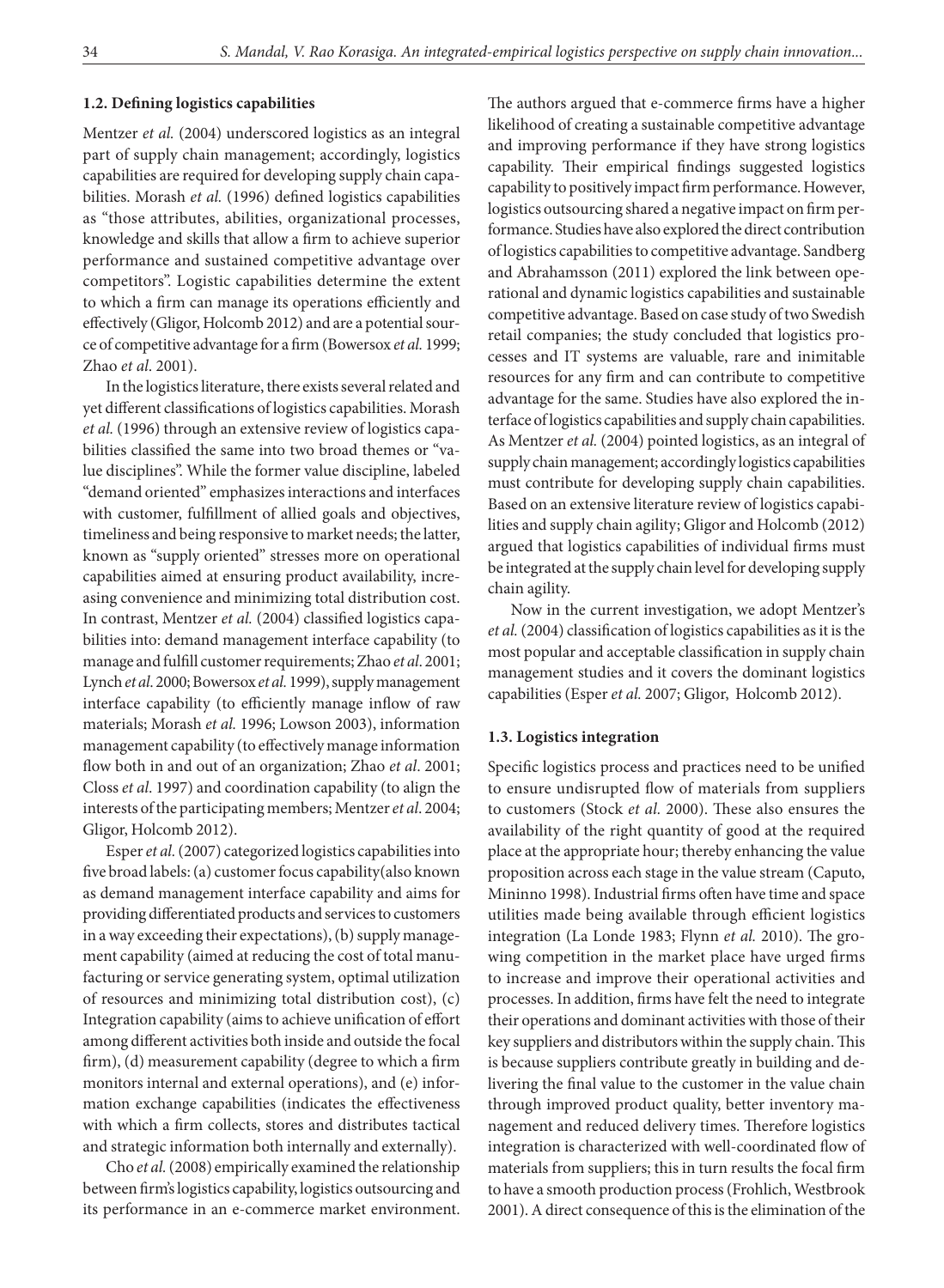intangible boundary existing between the focal firm and its suppliers (Stock *et al.* 2000; Flynn *et al*. 2010). Other direct benefits of effective logistics integration are also well recognized e.g. reduced bullwhip effect; firms adopting lean production systems etc. (Schonberger 2007). By and large, logistics integration allows companies and their supply chain partners to act as a single entity which would result in improved performance throughout the chain (Tan *et al.* 1998).

Logistics integration also enables the firm to have the probable gifts of vertical integration for e.g. quality, dependability, planning and control and lower costs. A plethora of operational benefits are incurred to the firm such as reduction in costs, lead time and risks (Liu *et al.* 2005) along with improvement in sales, distribution, customer services, and service levels (Seidmann, Sundararajan 1997) and customer satisfaction (Kim 2009).

## **1.4. Supply chain innovation: a dynamic capability perspective**

The popularity of the resource based view (RBV) has been widely acknowledged in production and supply chain management (Allred *et al.* 2011). The RBV argues that a firm can attain sustained competitive advantage through suitably deploying its resources and capabilities that are often rare, valuable, not substitutable, and difficult to imitate (Barney 1991). Further these resources and capabilities are viewed as bundles of tangible and intangible assets that comprises for e.g. a firm's management skills, its organizational processes and routines, and the information and knowledge it controls (Barney *et al.* 2011).

Teece *et al.* (1997) proposed the dynamic capabilities theory as an extension of the resource based view. The theory aims to understand how firms use their dynamic capabilities to create and sustain a competitive advantage by reacting positively to environmental uncertainties (Teece 2007). Helfat *et al*. (2007) defined dynamic capability as "the capacity of an organization to purposefully, create, extend, and modify its resource base". The resource base of an organization includes its physical, human and organizational assets (Eisenhardt, Martin 2000; Ambrosini, Bowman 2009). For developing SC Innovation, a firm must align and realign its resources and capabilities in a suitable manner to match its environment. Hence SC innovation can be conceptualized as a dynamic capability as it is used for responding to environmental contingencies through developing other supply chain capabilities viz. agility, resilience etc. thereby providing an optimal performance.

Based on the above argument, the current study posits demand management interface capability (DMC), supply management interface capability (SMC), information management capability (IMC) and coordination capability as essential logistic capabilities that must be integrated to



Fig. 1. Research model

develop SC innovation. This is also essential as logistics is a part of supply chain as highlighted in the fairly accepted definition of logistics management, as offered by the Council of Logistics Management (2003):

"Logistics Management is that part of Supply Chain Management that plans, implements and controls the efficient, effective forward and reverse flow and storage of goods, services and related information between the point of origin and the point of consumption in order to meet customer requirements".

This suggests that the various logistics capabilities must be integrated suitably in order to develop any supply chain capability (for e.g. supply chain innovation in this case). Supply chain innovation (as the name implies), as a dynamic capability, extends beyond a single firm and includes entire supply chain as unit of analysis. Also as supply chain innovation imparts a firm the ability to address the uncertainties in its environment positive; it must have some positive performance implications. Figure 1 shows the proposed the research model.

In the above figures, it is proposed therefore that logistics capabilities influence logistics integration which in turn influences supply chain innovation. Lastly, supply chain innovation positively influences firm performance. In the above diagram, SC innovation represents supply chain innovation.

### **2. Hypotheses development**

## **2.1. Demand management interface capability and logistics integration**

Demand Management Interface Capability ensures that the firm and its supply chain are able to suitably manage the demands of its customers. Morash *et al.* (1996) underscored demand management interface capability as the ability of a firm to provide its customers with differentiated products and services. In recent times, it's the differentiated products and services that ensure the sustenance of a firm. Also, a firm must be able to provide value added products and services at the right time at the right place to its customers as the same, after integration, will ensure greater responsiveness to customer demands (Gligor, Holcomb 2012). However, the management of demand patterns of customers in the marketplace effectively portrays that the logistics activities are well integrated. Based on this we hypothesize that:

*H1: Demand management interface capability is positively associated with logistics integration.*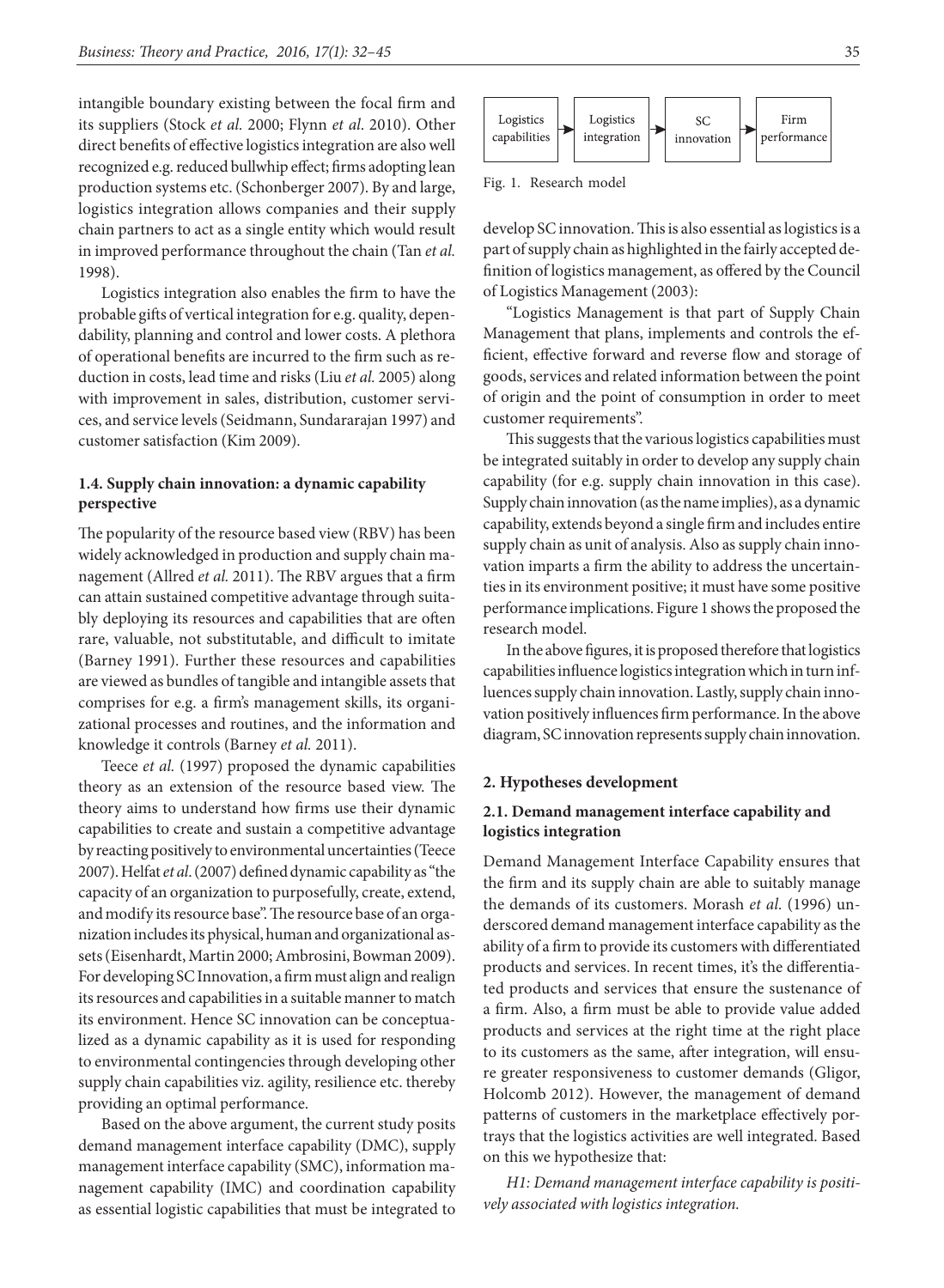## **2.2. Supply management interface capability and logistics integration**

Supply Management Interface Capability aims for efficient supply of raw materials from supplier to the manufacturer. Its main aim is to reduce the costs in several spheres of day to day operation for a firm. For e.g. it aims to minimize waste in inventory, enables the firm to respond to demand fluctuations with reduced distortion of the order cycle process and optimally utilizes resources for enabling postponement speculation, modularization and standardization (Esper *et al.* 2007). This portrays that supply management interface capability aims for increasing responsiveness when properly integrated. A higher level of supply management interface capability automatically results in integration of logistics activities through seamless connection between suppliers and the manufacturer. Accordingly we hypothesize:

## *H2: Supply management interface capability is positively associated with logistics integration.*

A firm managing efficient and timely supply of its raw materials from its key suppliers will be in a much better position to manage ultimately its customer's demands in the market. Therefore, higher the supply management capability, greater is the demand management capability for a firm. Hence we posit that:

*H3: Supply management interface capability is positively associated with demand management interface capability.*

## **2.3. Information management capability and logistics integration**

As pointed out by Closs *et al.* (1997) and Mentzer *et al.* (2004), this capability aims for effective collection, storage and distributing of routine and strategic information both internally and externally. Since managing demand effectively necessitates availability of demand information from the customers as well as the demand trend prevailing in the current market; hence information management capability is critical and affects demand management interface capability positively. Also a firm must have information about its supplier's inventory position, tentative delivery schedules and any change or problem in allied matters. Similarly, the supplier should also be in a position to obtain firsthand knowledge of production requirements. Hence, information management capability enhances the way a firm can manage its upstream operations. This concludes that information management capability must have a positive impact on demand management interface capability and supply management interface capability. Accordingly we hypothesize that:

*H4: Information management capability is positively associated with demand management interface capability.*

# *H5: Information management capability is positively associated with supply management interface capability.*

Also a firm having effective information sharing capabilities both upstream and downstream portrays the optimal integration of several dominant logistics activities and capabilities. This indicated that information management capability must have a positive impact on logistics integration. Hence we hypothesize that:

*H6: Information management capability is positively associated with logistics integration.*

## **2.4. Moderating role of coordination capability**

Coordination capability ensures that the different logistics activities in a supply chain are well synchronized (Gligor, Holcomb 2012). Different parties in a supply chain generally don't possess adequate knowledge of each other's skills, assets, strengths etc. Therefore this cognitive limitation prohibits supply chain members from effectively align their individual logistics capabilities with those of their focal firm. Hence, in line with Gligor, Holcomb (2012), we argue that the effectiveness of this logistics integration of individual logistics capabilities of supply chain members with their focal firm depends greatly on the ability of different entities to coordinate their activities and capabilities. Accordingly, we posit that coordination capability moderates the relationship between each logistic capability and logistics integration. This leads us to our next segment of hypotheses:

*H7a: Coordination capability positively moderates the relationship between demand management interface capability and logistics integration.* 

*H7b: Coordination capability positively moderates the relationship between information management capability and logistics integration.* 

*H7c: Coordination capability positively moderates the relationship between supply management interface capability and logistics integration.* 

## **2.5. Logistics integration and supply chain innovation**

Logistics integration results in well-coordinated flow of raw materials from a firm's key suppliers to its production site and then distributing finished goods to the final consumer. Supply chain innovation aims for efficient addressing of the environmental needs for e.g. responding to customer dynamic requirements profitably or mitigating a disruptive event (Khan *et al.* 2012). Therefore, a well-planned and coordinated flow of materials along the value chain will help the supply chain entities to prepare well for contingencies (Cao, Zhang 2011). Hence this increases the overall ability of the value chain to respond to threats and contingencies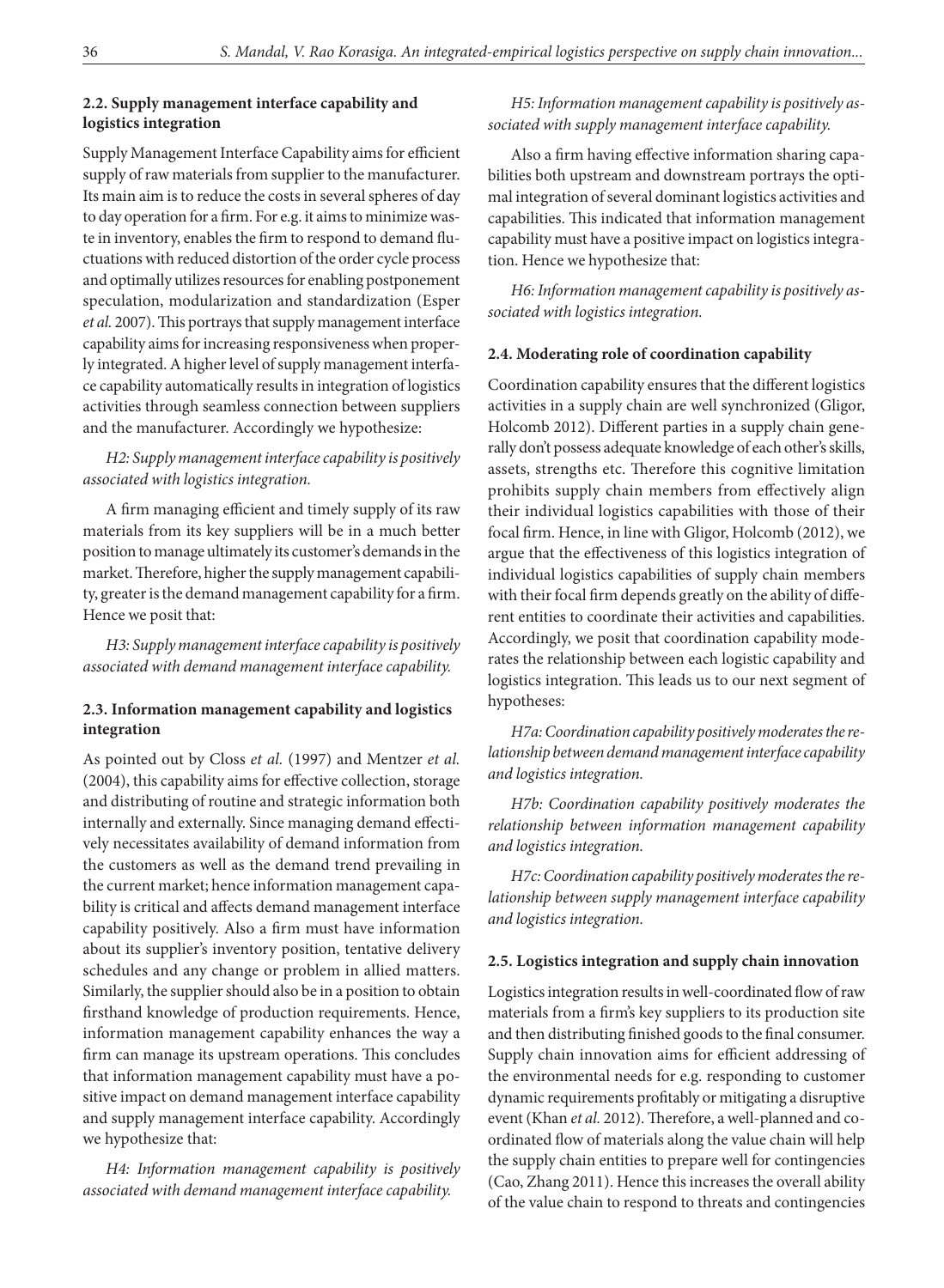(Kim, Lee 2010). Accordingly, we argue that improved logistics integration in a supply chain will increase its ability to address environmental dynamism more effectively. Therefore, we hypothesize that:

*H8: Logistics integration is positively associated with supply chain innovation.*

#### **2.6. Supply chain innovation and firm performance**

The main tenet of dynamic capabilities theory argued in favor of combining resources and capabilities owned by a firm in appropriate manner for developing special capabilities that can quickly adapt to environments (Teece 2007). Therefore within the context of dynamic capabilities, we are positing supply chain innovation as a dynamic capability developed through logistics integration of logistics capabilities. Dynamic capabilities are therefore built and not acquired; and this development is located in the efficient synchronization of organizational processes. Hence logistics integration of capabilities of firms within a supply chain suits the criteria of dynamic capabilities (Teece 2007); it is a higher-level capability, it is dedicated to the modification of operating routines, it facilitates resource reconfiguration and helps firms respond in a timely and effective manner to market volatility and supply uncertainties (Gligor, Holcomb 2012). Dynamic capabilities can result in competitive advantage because their quick adaptive ability to match their environment (Ponomarov, Holcomb 2009; Teece *et al.* 1997). This becomes possible through harnessing their resources and capabilities in a suitable manner so as to derive the optimal performance in a given environmental setting. Therefore, resource based view's dynamic capabilities perspective, logistics integration of capabilities can result in optimal performance for a firm.

Supply chain studies argued in favor of creating a sustained competitive advantage through integration of operations. For e.g. Cho *et al.* (2008) in their empirical exploration found a positive effect of logistics capability on firm performance. Flynn obtained a positive effect of integrating internal and external operations across the supply chain of a firm on its performance. In a similar context, Prajogo and Olhager's (2012) findings also empirically proved that logistics integration has a linkage with firm performance.

The current investigation explores firm performance from a service perspective. Stank *et al.* (2003) argued to measure service performance across two dimensions: operational and relational. The operational elements are indicated to be "the activities performed by service providers that contribute to consistent quality, productivity, and efficiency." The relational elements are captured as "activities that enhance the service firm's closeness to customers, so that firms can understand customer needs and expectations and develop processes to fulfill them" (p. 430). While operational performance emphasizes reliability and cost dimensions of service; relational performance reflects responsiveness, assurance and empathy. Thus in accordance with the dynamic capabilities agenda; we hypothesize that supply chain innovation (a dynamic capability) developed through logistics integration will result in positive firm performance. Therefore it is suggested that:

*H9: Supply chain innovation is positively associated with operational performance.*

*H10: Supply chain innovation is positively associated with relational performance.*

Figure 2 summarizes the above hypotheses in a theoretical model.



Fig. 2. Theoretical model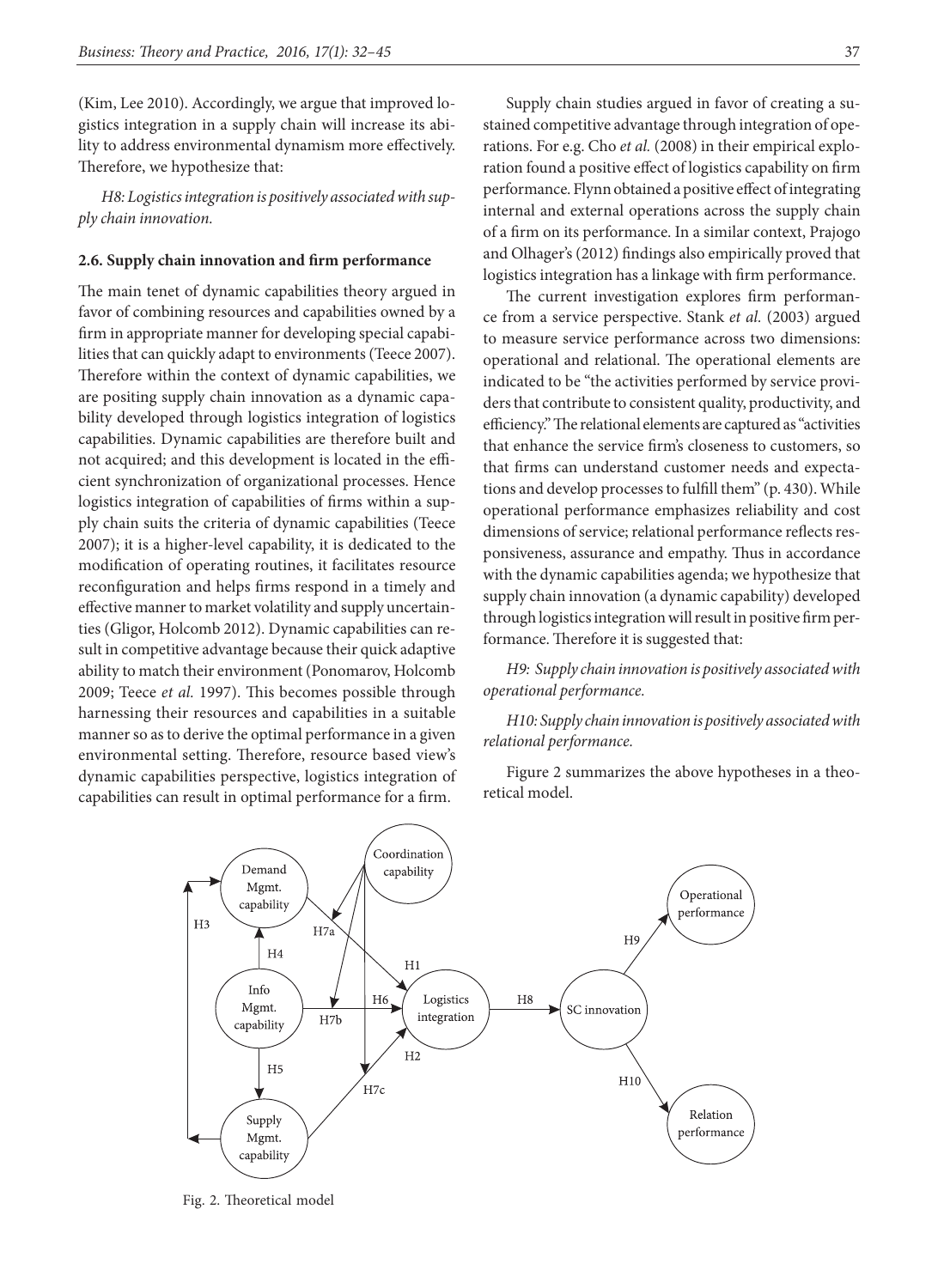Thus the above theoretical model portrays the proposed hypotheses. As shown in the diagram, H1 portrays a positive influence of demand management capability on logistics integration; H2 shows a positive influence of supply management capability on logistics integration; H3 shows a positive influence of supply management capability on demand management capability; H4 & H5 posits a positive influence of information management capability on demand and supply management capabilities respectively. H6 shows the positive influence of information management capability on logistics integration. H7a, H7b and H7c show the moderating role of coordination capability on each of the proposed linkages. H8 shows the positive influence of logistics integration on supply chain innovation. Finally, H9 and H10 show the positive influence of supply chain innovation on operational performance and relational performance respectively. In the above diagram, SC innovation represents supply chain innovation. Further, in each of the logistics capabilities "mgmt." stands for "management".

## **3. Methodology**

#### **3.1. Sample and data collection**

The data was collected through a web based electronic survey. The survey instrument was pretested by administering it to a small sample of supply chain managers drawn from a contact list that was purchased from an Indian Marketing Research Firm (the firm wanted to remain anonymous). A few of the measurement items were modified based on the feedback received from this sample in the pretesting phase. The final set of respondents was chosen randomly from the aforesaid contact list. The list comprised of logistics, supply chain and purchasing managers working mostly in senior designations in the Indian subcontinent in different industries. The unit of analysis was the firm and single respondent per firm was chosen. The surveyed respondents were asked to respond based on their expertise in their respective firms. The first round of survey invitation was sent in the first week of March via email. This was followed by two reminders, each within a gap of two weeks after the preceding survey invitation. A total of 714 emails were sent out. Out of these, 49 emails were returned as undeliverable. 182 partially complete responses were received, giving a response rate of 27.36% (182/665). However, for the final analysis we retained only complete responses. Thus, the final sample size was 169. We tested for the non-response bias by comparing the early and late respondents (Armstrong, Overton 1977). There were no significant mean differences between these two groups on key measures such as firm size and industry affiliation.

#### **3.2. Survey instrument**

All the constructs used in the model have established scales for measurement and hypothesis testing. The measures were suitably adapted (wherever needed) to suit the context. A total of 29 survey items (shown in Appendix-1) were used to measure independent, dependent and moderating variables in the study.

### *3.2.1. Independent & dependent variables*

The study has a total of eight factors viz. demand management interface capability, information management capability, supply management interface capability, coordination capability, logistics integration, supply chain innovation, operational performance and relational performance. Demand management interface capability was measured using four items that enquired respondents if their firm can efficiently satisfy their customer needs; can provide differentiated products and services and can distribute its product as per customer needs. The items for measuring demand management interface capability were suitably adapted from Mentzer *et al.* (2004). Information management capability were measured with four items that enquired respondents if their firm can effectively share operational information among its various departments; maintains an integrated data base for information sharing; possess adequate systems and technology for detecting, capturing and maintaining timely data. The items for measuring information management capability were suitably adapted from Zhao *et al.* (2001) and Mentzer *et al.* (2004). Supply management capability was measured with four items that enquired the respondents if their firm has its logistics operations synchronized with that of its suppliers; if the firm pursues programs for developing its suppliers and if it has enhanced flexibility through collaboration with its suppliers. The items for measuring supply management interface capability were suitably adapted from Zhao *et al.* (2001) and Mentzer *et al.* (2004). Logistics integration was measured with four items that enquired respondents if their firm's internal logistics activities are closely coordinated; their logistics integration is efficiently supported with excellent distribution, transportation and warehousing facilities; if the inbound and outbound distribution of goods is well integrated. The items for measuring logistics integration were suitably adapted from Prajogo and Olhager (2012).

As supply chain innovation is relatively new, hence we thoroughly investigated the literature and develop our measurement items for supply chain Innovation. The measurement scale for supply chain innovation therefore resulted from a culmination of literature search and adaptation of innovation items from Flint *et al.* (2008) and Lee *et al.*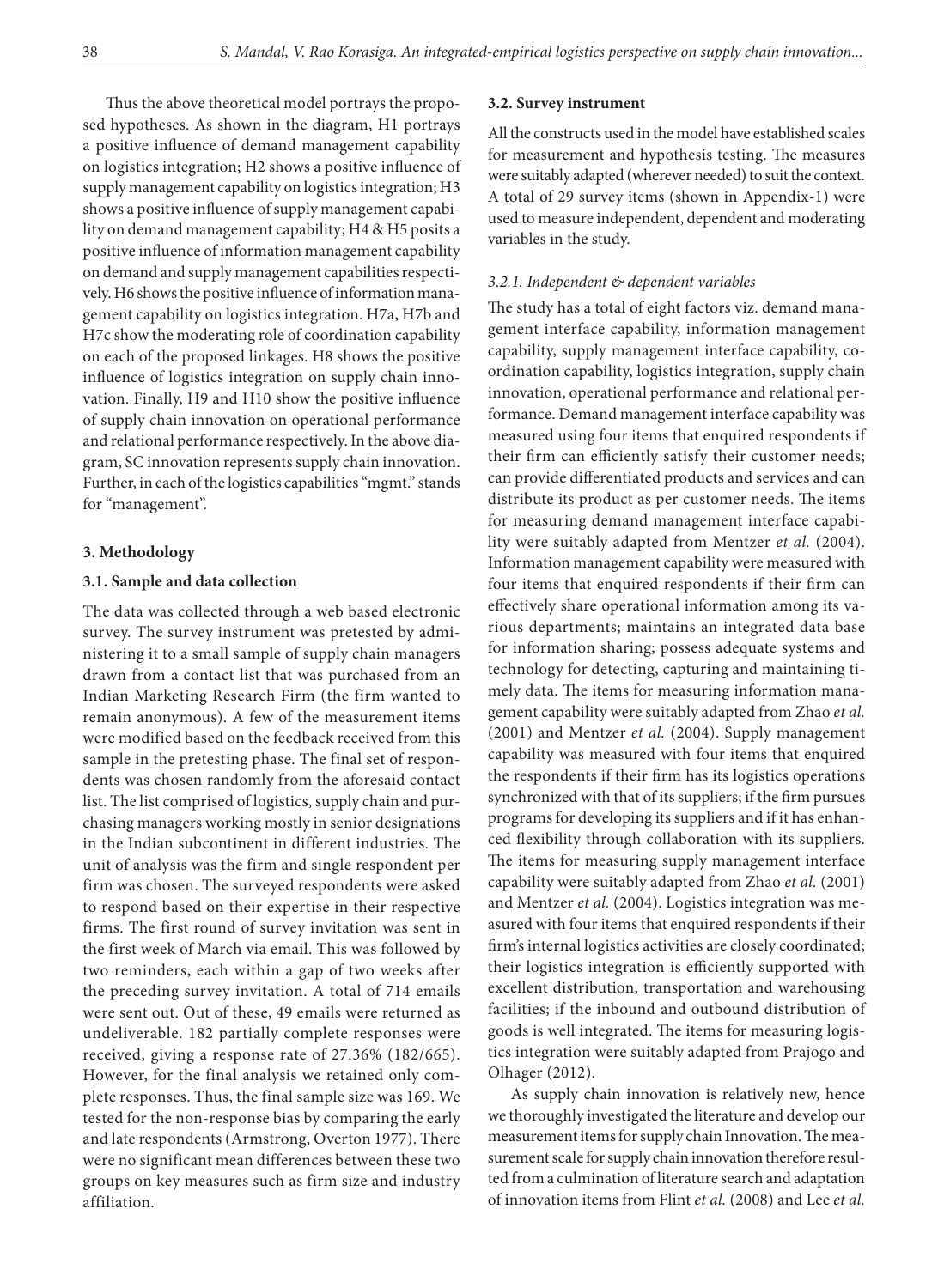(2011). Supply chain innovation in line with its definition must encompass innovation of the core processes and technology. Accordingly, the supply chain innovation scale (thus developed) enquired executives if their supply chain have the formal new product or service development process. It further enquired if their supply chain monitors new idea generation and percentage of implemented new ideas that are successful in case of product and services. Finally, it asked if their supply chain focuses on new technological innovation and process innovation. Respondents were asked to indicate their choice on a Likert scale of 1–7 where "1" indicates "strongly disagree" and "7" indicates "strongly agree". Operational performance was measured with three items that enquired the respondents if their firm can deliver accurate, undamaged orders every time and able to meet its delivery deadlines successfully. The items for measuring operational performance was suitably adapted from Gligor and Holcomb (2014). Relational performance was measured with four items that enquired the respondents if their firm develops formal relationships with its suppliers; exchanges recommendations with its suppliers for continuous improvement; knows its supplier's needs and help its suppliers in executing important tasks. The items for measuring relational performance was suitably adapted from Gligor and Holcomb (2014). All the measurement items were operationalised on a 1 to 7 Likert scale (1 = Strongly Disagree;  $4 =$  Neutral and  $7 =$  Strongly Agree).

### *3.2.2. Moderating variable*

In the proposed model, coordination capability was the moderating variable. Coordination capability was measured with three indicators that enquired respondents if their firm can effectively coordinate their activities and processes with that of its key suppliers. The items for measuring coordination capability were suitably adapted from Mentzer *et al.* (2004) and Gligor and Holcomb (2012). Respondents were asked to indicate their choice on a Likert scale of 1–7 where "1" indicates "strongly disagree" and "7" indicates "strongly agree".

#### **4. Results of hypotheses testing**

#### **4.1. Scale reliability**

The scale reliability of the measurement items were tested using Exploratory Factor Analysis (EFA) and Cronbach's alpha coefficients. The EFA on our data presented us with clean factors after we remove three problematic items SMC-2, LI3 and EU-4.The remaining items loaded on appropriate factors. EFA showed that one component was extracted for each variable based on Eigen values greater than one. The results portrayed high communalities showing that the majority of the measures variance was being explained by the constructs and indicated item appropriateness (Pedhazur, Schmelkin 2013). The Cronbach's alphas for the scales were as following: demand management capability (0.794), information management capability (0.823), supply management capability (0.866), coordination capability (0.817), and logistics integration (0.781), SC innovation (0.834), operational performance (0.765) and relational performance (0.819). Thus, all the Cronbach's alpha values are higher than the cutoff value of 0.70 as suggested by Nunnally (1978). The Cronbach's alpha values of the above scales demonstrate significant confidence regarding the scales' reliability. Table 1 shows the descriptive statistics and correlations.

As seen from Table 1, none of the correlations are high enough to signify the presence of multi-collinearity. Hence we can proceed for hypotheses testing.

### **4.2. OLS estimation results**

Table II presents the results of our hypotheses testing. The hypotheses were tested using multiple regression analysis. In Table II, Model 1 represents the result of the hypotheses H1, H2 and H6. H1 posited a positive impact of demand management interface capability on logistics integration. The corresponding coefficient in Model-1 is positive and significant (0.247, *p* < 0.01) supporting H1. H2 predicted a positive influence of supply management interface capability on logistics integration. The corresponding coefficient in

| Variable*                      | Mean | Std. Dev. |          | 2        | 3        | $\overline{4}$ | 5        | 6       | 7       | 8    |
|--------------------------------|------|-----------|----------|----------|----------|----------------|----------|---------|---------|------|
| 1 Demand Mgmt. capability      | 5.14 | 0.34      | n. a.    |          |          |                |          |         |         |      |
| 3 Information Mgmt. capability | 4.96 | 0.29      | $0.41**$ | n.a.     |          |                |          |         |         |      |
| 3 Supply Mgmt. capability      | 5.02 | 0.55      | $0.27*$  | $0.23*$  | n.a.     |                |          |         |         |      |
| 4 Coordination capability      | 4.88 | 0.82      | $0.33*$  | $0.11**$ | $0.19*$  | n.a.           |          |         |         |      |
| 5 Logistics integration        | 5.36 | 0.47      | $0.17**$ | $0.27*$  | $0.08*$  | $0.33*$        | n.a.     |         |         |      |
| 6 SC Innovation                | 5.24 | 0.73      | $0.22*$  | $0.09*$  | $0.13**$ | $0.37*$        | $0.25*$  | n.a.    |         |      |
| 7 Operational performance      | 5.07 | 0.38      | $0.14*$  | $0.31*$  | $0.24*$  | $0.12**$       | $0.14**$ | $0.13*$ | n.a.    |      |
| 8 Relational performance       | 4.91 | 0.27      | $0.28*$  | $0.26*$  | $0.32*$  | $0.10^{*}$     | $0.21*$  | $0.39*$ | $0.16*$ | n.a. |

Table 1. Descriptive statistics and correlations

*Notes:* \* *p* < 0.05; \*\* *p* < 0.01; \*\*\* *p* < 0.001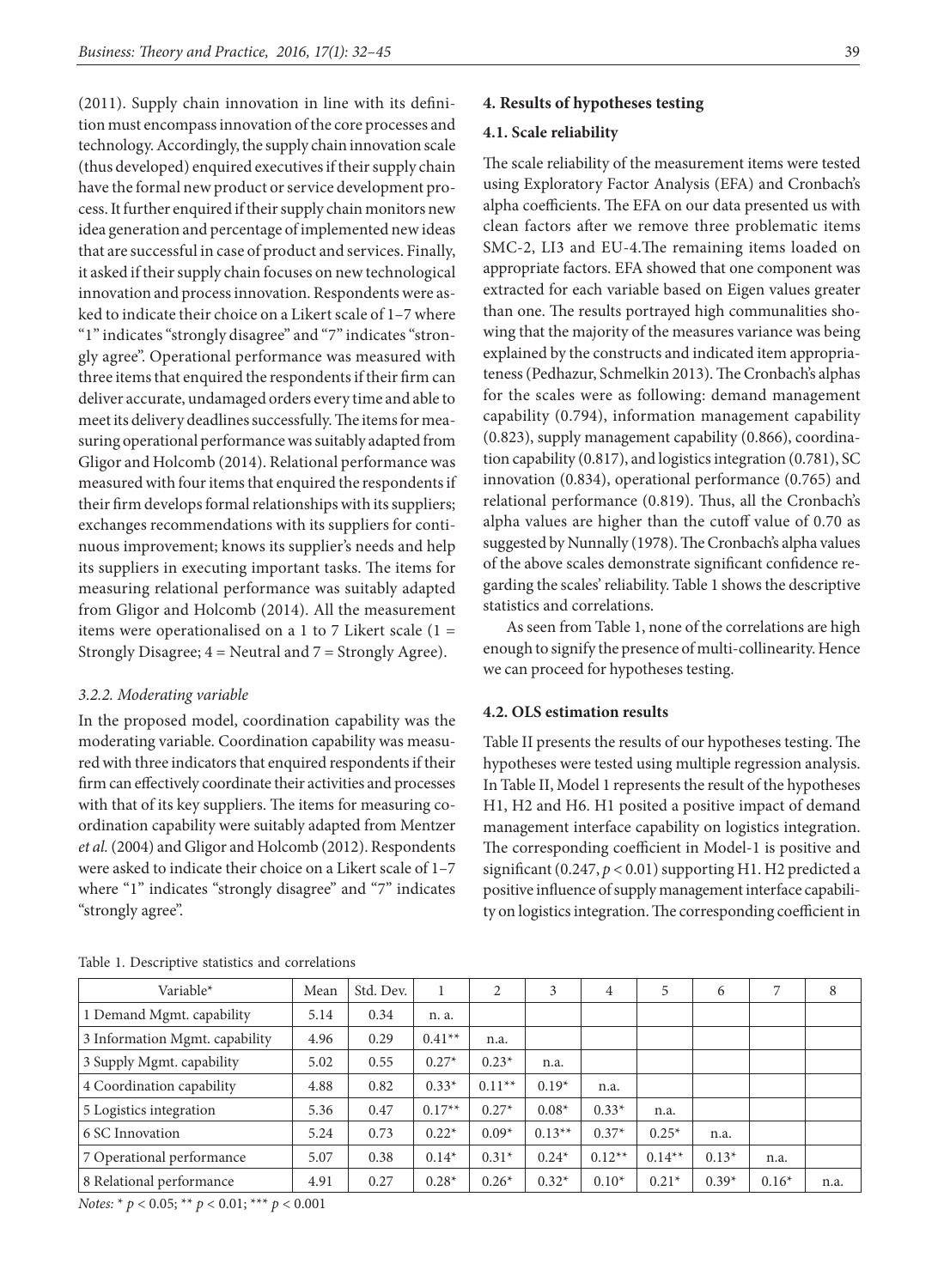Model-1 is positive and significant (0.112,  $p < 0.05$ ) thereby supporting H2. H6 posited a positive influence of information management capability on logistics integration. The corresponding coefficient in Model-1 is positive and significant (0.179,  $p < 0.01$ ) providing support for H6.

Model-2 represents the result of our hypotheses H7a, H7b and H7c. H7a predicted a positive interaction between coordination capability and demand management interface capability in affecting logistics integration. The corresponding coefficient in Model-2 is positive and significant (0.137, *p* < 0.05) thereby supporting H7a. Again, H7b posited a positive interaction between coordination capability and information management capability in influencing logistic integration. The corresponding coefficient in Model-2 is positive and significant (0.157, *p* < 0.01) thereby supporting H7b. Further, H7c predicted a positive interaction between coordination capability and supply management interface capability in affecting logistics integration. The corresponding coefficient in Model-2 is positive and significant (0.84,  $p$  < 0.05) thereby supporting H7c.

Model-3 represents the results for our hypotheses H3 and H4. H3 posited a positive influence of supply management capability on demand management capability. The corresponding coefficient in Model-3 is positive and significant  $(0.317, p < 0.05)$  supporting H3. H4 posited a positive influence of information management capability on demand management capability. The corresponding coefficient in Model-3 is positive and significant (0.249, *p* < 0.05) thereby providing support H4.

Model-4 represents the result for our hypothesis H5 that predicted a positive influence of information management capability on supply management interface capability. The corresponding coefficient in Model-4 is positive and significant (0.614, *p* < 0.01). Therefore, H5 is supported. Model-5 represents the result of our hypothesis H8 that predicted a positive influence of logistics integration on SC innovation. The corresponding coefficient in Model-5 is positive and significant (0.517,  $p < 0.01$ ) thereby supporting H8. Model-6 represents the result of our hypothesis H9 that posited a positive influence of SC responsiveness on operational

| Table 2. Results of OLS estimation |  |
|------------------------------------|--|
|------------------------------------|--|

| Model          | Independent variables                 | Dependent variable        | $\boldsymbol{B}$ | t-value | $R^2$ | Adj. $R^2$ | $\Delta R^2$ |
|----------------|---------------------------------------|---------------------------|------------------|---------|-------|------------|--------------|
|                | Constant                              |                           | $4.27*$          | 23.190  | 0.212 | 0.157      | n. a.        |
| 1              | Demand Mgmt. capability               | Logistics integration     | $0.247**$        | 7.298   |       |            |              |
|                | Information mgmt. capability          |                           | $0.179**$        | 7.112   |       |            |              |
|                | Supply Mgmt. capability               | (Main effects model for   | $0.112**$        | 5.709   |       |            |              |
|                | Coordination capability               | logistics integration)    | $0.376**$        | 9.004   |       |            |              |
|                | Constant                              |                           | $3.031*$         | 34.371  | 0.167 | 0.141      | $0.045*$     |
|                | Demand Mgmt. capability               | Logistics integration     | $0.219*$         | 6.517   |       |            |              |
|                | Information mgmt. capability          |                           | $0.162*$         | 6.321   |       |            |              |
|                | Supply Mgmt. capability               |                           | $0.104*$         | 8.114   |       |            |              |
| 2              | Coordination capability               | (Full model for logistics | $0.323*$         | 8.492   |       |            |              |
|                | Coordination cap. * demand Mgmt. cap. | integration)              | $0.137*$         | 6.552   |       |            |              |
|                | Coordination cap. * info. Mgmt. cap.  |                           | $0.157**$        | 7.114   |       |            |              |
|                | Coordination cap. * supply Mgmt. cap. |                           | $0.84*$          | 6.204   |       |            |              |
|                | Constant                              |                           | $4.226*$         | 24.198  | 0.334 | 0.291      |              |
| 3              | Info Mgmt. capability                 | Demand Mgmt.              | $0.249*$         | 3.141   |       |            |              |
|                | Supply Mgmt. capability               | Capability                | $0.317*$         | 4.003   |       |            |              |
| $\overline{4}$ | Constant                              |                           | 5.904*           | 19.580  | 0.214 | 0.187      |              |
|                | Info. Mgmt. capability                | Supply Mgmt. capabiity    | $0.614**$        | 8.674   |       |            |              |
| 5              | Constant                              |                           | $2.309*$         | 26.173  | 0.159 | 0.103      |              |
|                | Logistics integration                 | SC innovation             | $0.517**$        | 6.142   |       |            |              |
|                | Constant                              |                           | $4.905*$         | 24.001  | 0.276 | 0.249      |              |
| 6              | SC innovation                         | Operational performance   | $0.541**$        | 6.016   |       |            |              |
| $\overline{7}$ | Constant                              |                           | $4.369**$        | 6.147   | 0.294 | 0.266      |              |
|                | SC innovation                         | Relational performance    | $0.473**$        | 4.018   |       |            |              |

*Note:* \* *p* < 0.05; \*\* *p* < 0.01; \*\*\* *p* < 0.001 coefficients are standardized.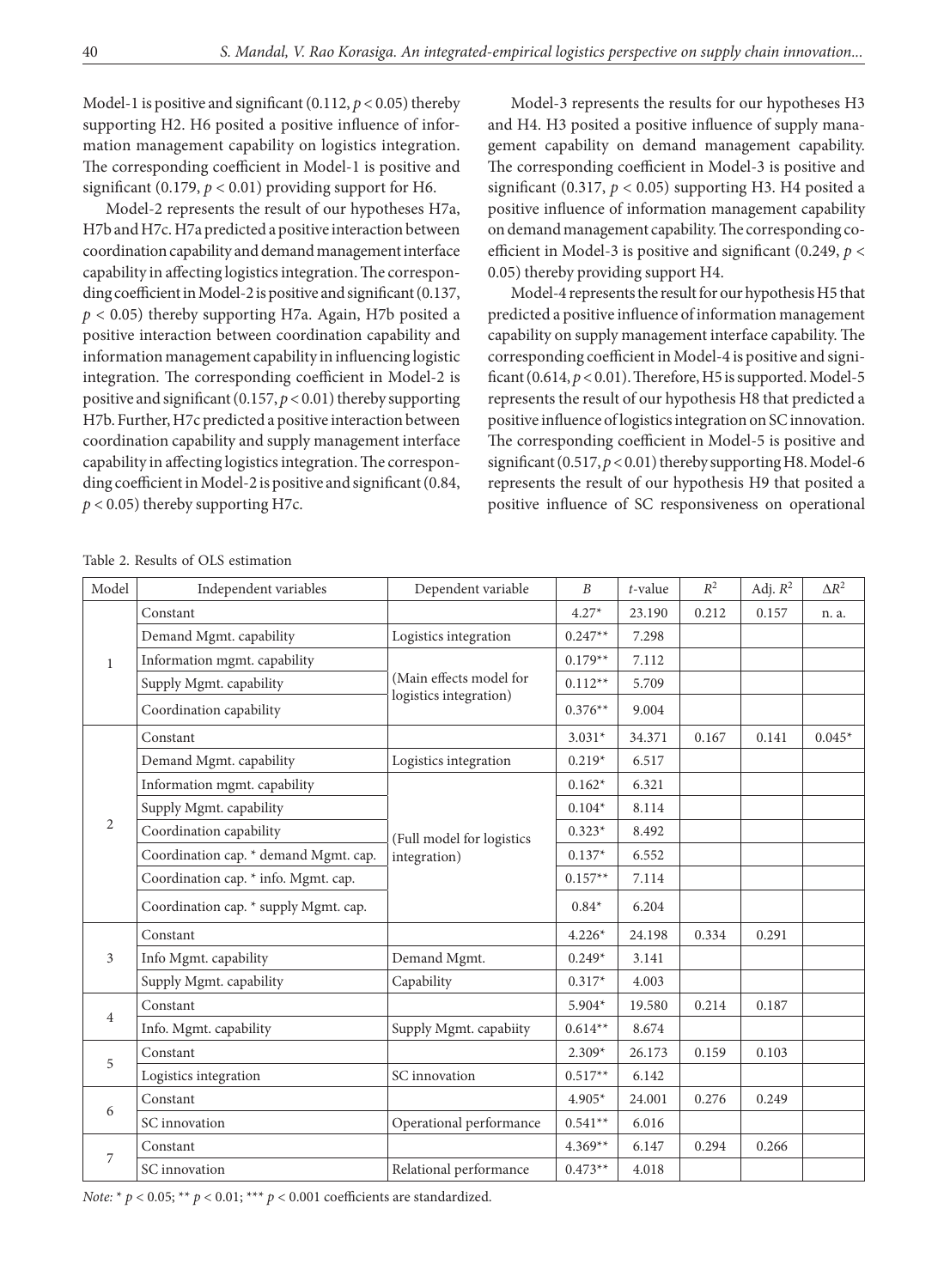performance. The corresponding coefficient in Model-6 is positive and significant (0.541, *p* < 0.01) thereby supporting H9. Again, Model-7 represents the result of our hypothesis H10 that posited a positive influence of SC responsiveness on relational performance. The corresponding coefficient in Model-7 is positive and significant  $(0.473, p < 0.01)$  thereby supporting H10. Table 3 presents a summary of the hypotheses, model reference and findings.

## **5. Managerial implications**

Our study has several implications for managers, practitioners and academicians. The study has investigated the importance of logistics capabilities in developing supply chain capability (e.g. supply chain innovation) and its impact on firm performance. Theoretically, the study has extended the usage of dynamic capability theory in testing logistics-supply chain relationships in terms of capabilities. Further the study have empirically underscored the dominant logistics capabilities and their respective importance (can be evaluated through path coefficients in the model) in generating supply chain innovation. Dynamic capabilities are such capabilities that can adjust themselves to situational needs and hence is the supply chain innovation; this helps a firm to gain new markets and wipe out competitive barriers through launching of new products and services (Teece *et al.* 1997).

The study suggests managers to invest resources for enhancing logistics capabilities as the same would develop dynamic capabilities e.g. supply chain innovation that would help them to sustain their position in the increasingly competitive marketplace. The study has underscored that a firm that is able to manage its demand side operations will be able to integrate its logistics capabilities more effectively; thereby helping in logistics integration (Gligor, Holcomb 2012).

Secondly, the study has urged managers to invest for newer technologies and invest simultaneously for latest hardware and software. This will lead to real-time and efficient information sharing among the supply chain entities leading to enhanced transparency and buyer-supplier relationships. Further, efficient information sharing leads to improved demand and supply management. Also managers should understand that if they can effectively manage their supply of raw materials; they will be more efficient and effective in meeting their regular demand and also demand fluctuations suitably (Mentzer *et al.* 2004).

Third, managers must understand that each firm in the supply chain should understand the importance of integration. This is required for mutual benefits. Unless every entity in the supply chain is collaborating with the other; effective integration of individual capabilities at the supply chain will not happen. Hence managers should organize frequent meetings and other informal sessions so as to interact with its partners and exchange knowledge. This will lead to enhanced idea exchange and will not only help in logistics integration; it will also prepare the platform for supply chain innovation to take place.

Finally, using a service perspective the study has shown that innovation in supply chains can effectively help a firm in improving its performance both in operational and relational terms. From the operational standpoint, supply chain innovation will lead to development and implementation

| Hypotheses       | <b>Statement</b>                                                                                                                 | Referred Model | Result    |
|------------------|----------------------------------------------------------------------------------------------------------------------------------|----------------|-----------|
| HI               | Demand management capability positively influences logistics integration                                                         | Model-1        | Supported |
| H <sub>2</sub>   | Supply management capability positively influences logistics integration                                                         | Model-1        | Supported |
| H <sub>3</sub>   | Supply management capability positively influences demand management<br>capability                                               | Model-3        | Supported |
| H <sub>4</sub>   | Information management capability positively influences demand management<br>capability                                          | Model-3        | Supported |
| H <sub>5</sub>   | Information management capability positively influences supply management<br>capability                                          | Model-1        | Supported |
| H6               | Information management capability positively influences logistics integration                                                    | Model-1        | Supported |
| H7a              | Coordination capability positively moderates relationship between demand<br>management capability and logistics integration      | Model-2        | Supported |
| H <sub>7</sub> b | Coordination capability positively moderates relationship between information<br>management capability and logistics integration | Model-2        | Supported |
| H7c              | Coordination capability positively moderates relationship between supply<br>management capability and logistics integration      | Model-2        | Supported |
| H <sub>8</sub>   | Logistics integration positively influences SC innovation                                                                        | Model-5        | Supported |
| H <sub>9</sub>   | SC innovation positively influences operational performance                                                                      | Model-6        | Supported |
| H10              | SC innovation positively influences relational performance                                                                       | Model-7        | Supported |

Table 3. Summary of hypotheses testing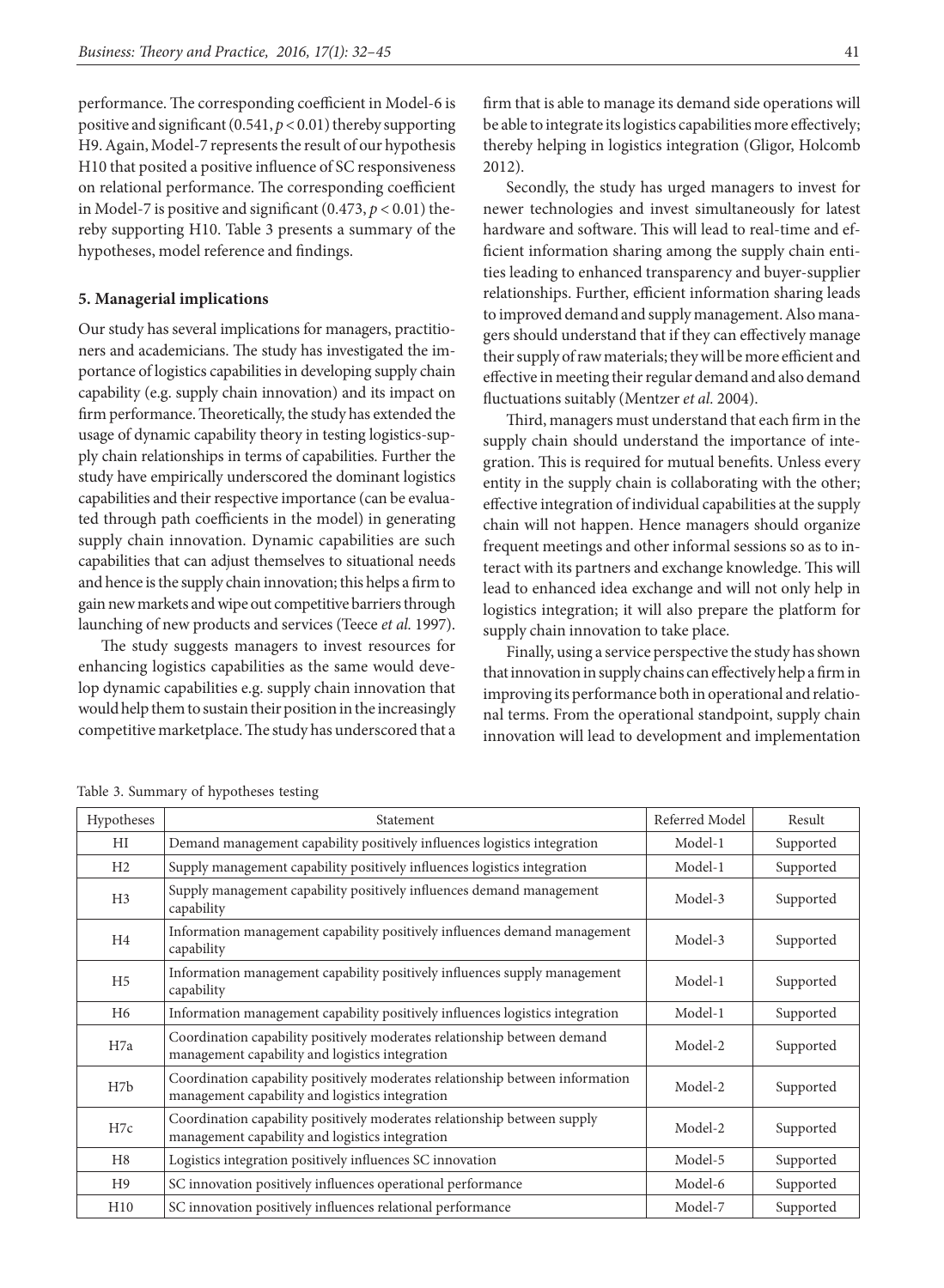of newer technologies in the manufacturing unit or production site. This will lead to training and up gradation of related skills of human resources. Further it will help in optimizing production process and smoothen out errors eliminating redundancies. This will overall help in streamlining different processes both inside and outside the firm. In relational term, supply chain innovation will help in improving transparency and relationship with its different downstream and upstream partners.

Lastly, the study has shown to both academicians and managers that logistics is a critical part of supply chain operations and for a firm that wants to develop essential supply chain capabilities; should concentrate its efforts in improving its logistics operations and capabilities. This will help ultimately to streamline the process thereby increasing transparency and sharing of know-how and ideas leading to supply chain innovation.

#### **Conclusions**

The empirical investigation sheds light on an important aspect: development of supply chain innovation through integration of logistics capabilities. Further, the influence of this supply chain innovation on firm performance is also measured. As firms are in constant search of newer strategies for gaining market share and winning customers over their competitors; supply chain innovation is a dynamic capability that helps a firm to organize its and resources and capabilities and adapt to its dynamic environments. Customers are constantly welcoming newer technologies and experimenting with the same. In this scenario, firms must adapt to these market needs through investing and developing its existing infrastructure. This can happen only when the focal firm (i.e. the manufacturing firm whose supply chain is being considered) coordinates and collaborates with its value stream partners for investing and implementing newer technologies, products and services. As shown by our study, this can happen when the focal firm integrates its individual logistics capabilities with those of its value chain partners at the supply chain level (Gligor, Holcomb 2012).

But for successful integration to happen; contribution is required from each of the dominant logistics capabilities viz. supply management capability, demand management capability, information management capability and coordination capability. There must be efficient and effective mechanisms of exchanging relevant information among the value stream partners for effective integration to take place. Further demand and supply management must take place in a proactive space so as to suggest different partners for effective collaboration. This will help in unification of individual efforts and logistics capabilities. Also, partners in a value chain must understand the importance of coordination. As shown by our study; effective integration of other logistics capabilities can be possible once the partners

coordinate suitably with each other. Finally, using a service perspective for measuring firm performance; the study has empirically shown that supply chain innovation optimizes both operational and relational performance of the focal firm.

 However, the current study suffers from few limitations like other survey based research. Firstly, like other supply chain survey studies, this one too gathers perception based data which may suffer from subjectivity. Secondly, there must be other factors and theories that can be used to explain the development of supply chain innovation in a more effective empirical way. Since every study has its own limitations; the contributions of this study too should not be ignored and investigated with greater rigor in further studies in different contexts.

### **References:**

- Afuah, A. 1998. *Innovation management: strategies, implementation, and profits*. New York: Oxford University Press. 362 p.
- Allred, C. R.; Fawcett, S. E.; Wallin, C.; Magnan, G. M. 2011. A dynamic collaboration capability as a source of competitive advantage*, Decision Sciences* 42(1): 129–161. <http://dx.doi.org/10.1111/j.1540-5915.2010.00304.x>
- Ambrosini, V.; Bowman, C. 2009. What are dynamic capabilities and are they a useful construct in strategic management, *International Journal of Management Reviews* 11(1): 29–49. <http://dx.doi.org/10.1111/j.1468-2370.2008.00251.x>
- Armstrong, J. S.; Overton, T. S. 1977. Estimating non response bias in mail surveys*, Journal of Marketing Research* 2(1): 396–402.<http://dx.doi.org/10.2307/3150783>
- Arlbjørn, J. S.; Haas, H. D.; Munksgaard, K. B. 2011. Exploring supply chain innovation*, Logistics Research* 3(1): 3–18. <http://dx.doi.org/10.1007/s12159-010-0044-3>
- Autry, C. W.; Griffis, S. E. 2008. Supply chain capital: the impact of structural and relational linkages on firm execution and innovation, *Journal of Business Logistics* 29(1): 157–74. <http://dx.doi.org/10.1002/j.2158-1592.2008.tb00073.x>
- Barney, J. 1991. Firm resources and sustained competitive advantage, *Journal of Management* 17(1): 99–120. <http://dx.doi.org/10.1177/014920639101700108>
- Barney, J. B.; Ketchen, D. J.; Wright, M. 2011. The future of resource-based theory revitalization or decline?, *Journal of Management* 37(5): 1299–1315. <http://dx.doi.org/10.1177/0149206310391805>
- Bello, D. C.; Lohtia, R.; Sangtani, V. 2004. An institutional analysis of supply chain innovations in global marketing channels, *Industrial Marketing Management* 33(1): 57–64. <http://dx.doi.org/10.1016/j.indmarman.2003.08.011>
- Bowersox, D. J.; Stank, T. P.; Daugherty, P. J. 1999. Lean launch: managing product introduction risk through response-based logistics, *Journal of Product Innovation Management* 16 (6): 557–568. [http://dx.doi.org/10.1016/S0737-6782\(99\)00016-8](http://dx.doi.org/10.1016/S0737-6782(99)00016-8)
- Cao, M.; Zhang, Q. 2011. Supply chain collaboration: impact on collaborative advantage and firm performance, *Journal of Operations Management* 29(3): 163–180. <http://dx.doi.org/10.1016/j.jom.2010.12.008>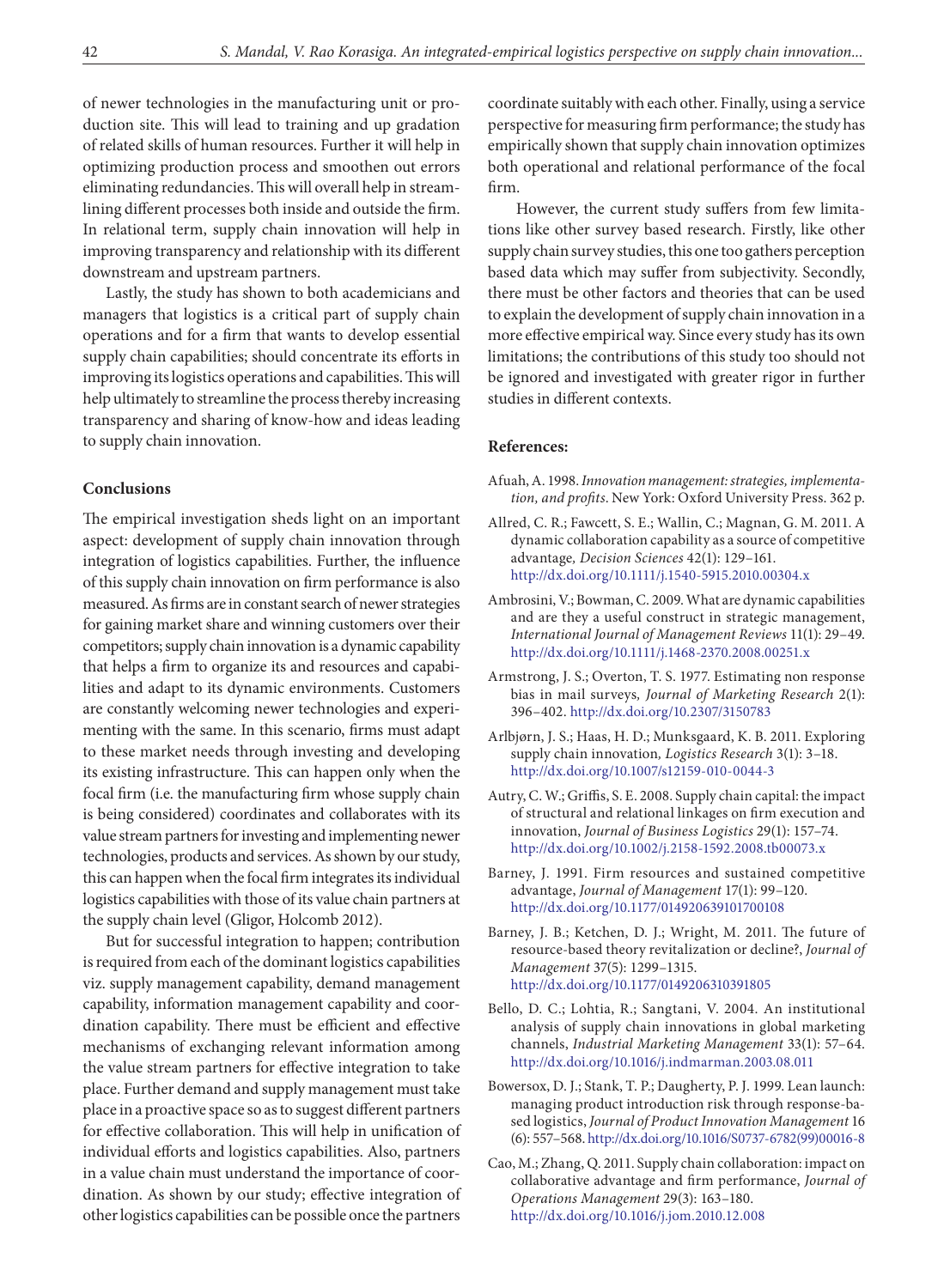- Caputo, M.; Mininno, V. 1998. Configurations for logistics coordination: a survey of Italian grocery firms, *International Journal of Physical Distribution and Logistics Management* 28(5): 349–376.<http://dx.doi.org/10.1108/09600039810234915>
- Calantone, R. J.; Stanko M. A. 2007. Drivers of outsourced innovation: an exploratory study, *Journal of Product Innovation Management* 24(3): 230–241. <http://dx.doi.org/10.1111/j.1540-5885.2007.00247.x>
- Chapman, R.; Soosay, C.; Kandampully, J. 2003. Innovation in logistic services and the new business model: a conceptual framework, *International Journal of Physical Distribution* & *Logistics Management* 33(7): 630–650. <http://dx.doi.org/10.1108/09600030310499295>
- Chesbrough, H. W. 2003*. Open innovation: the new imperative for creating and profiting from technology*. Boston: Harvard Business School Press.
- Christiansen, J. A. 2000a. *Building the innovative organization: management systems that encourage innovation*. London: Macmillan Business. <http://dx.doi.org/10.1057/9780333977446>
- Christiansen, J. A. 2000b. *Competitive innovation management: techniques to improve innovation performance*. London: Macmillan Business.
- Cho, J. J. K.; Ozment, J.; Sink, H. 2008. Logistics capability, logistics outsourcing and firm performance in an e-commerce market, *International Journal of Physical Distribution* & *Logistics Management* 38(5): 336–359. <http://dx.doi.org/10.1108/09600030810882825>
- Closs, D. J.; Goldsby, T. J.; Clinton, S. R. 1997. Information technology influences on world class logistics capability, *International Journal of Physical Distribution* & *Logistics Management* 27(1): 4–17. <http://dx.doi.org/10.1108/09600030810882825>
- *Council of Logistics Management.* 2003 [online], [cited 08 June 2014]. Available from Internet: www.clm1.org
- Cox, A. 1999. A research agenda for supply chain and business management thinking, *Supply Chain Management International Journal* 4(4): 209–211. <http://dx.doi.org/10.1108/13598549910284534>
- Drucker, P. F. 1985. *Innovation and entrepreneurship*. Cambridge: Harvard Business School.
- Eisenhardt, K. M.; Martin, J. A. 2000. Dynamic capabilities: what are they?, *Strategic Management Journal* 21(10): 1105–1121. [http://dx.doi.org/10.1002/1097-0266200010/11\)21:10/11<](http://dx.doi.org/10.1002/1097-0266(200010/11)21:10/11%3C1105::AID-SMJ133%3E3.0.CO;2-E)  [1105::AID-SMJ133>3.0.CO;2-E](http://dx.doi.org/10.1002/1097-0266(200010/11)21:10/11%3C1105::AID-SMJ133%3E3.0.CO;2-E)
- Esper, T. L.; Fugate, B. S.; Davis-Sramek, B. 2007. Logistics learning capability: sustaining the competitive advantage gained through logistics leverage, *Journal of Business Logistics* 28(2): 57–81.

<http://dx.doi.org/10.1002/j.2158-1592.2007.tb00058.x>

- Ettlie, J. E. 1979. Evolution of the productive segment and transportation innovations, *Decision Sciences* 10(3): 399–411. <http://dx.doi.org/10.1111/j.1540-5915.1979.tb00034.x>
- Flint, D. J.; Larsson, E.; Gammelgaard, B.; Mentzer, J. T. 2005. Logistics innovation: a customer value-oriented social process, *Journal of Business Logistics* 26(1): 113–147. <http://dx.doi.org/10.1002/j.2158-1592.2005.tb00196.x>
- Flint, D. J.; Larsson, E.; Gammelgaard, B. 2008. Exploring processes for customer value insights, supply chain learning,

and innovation: an international study, *Journal of Business Logistics* 29(1): 257–81. <http://dx.doi.org/10.1002/j.2158-1592.2008.tb00078.x>

- Flynn, B. B; Huo, B.; Zhao, X. 2010. The impact of supply chain integration on performance: A contingency and configuration approach, *Journal of Operations Management* 28(1): 58–71.<http://dx.doi.org/10.1016/j.jom.2009.06.001>
- Frohlich, M. T.; Westbrook, R. 2001. Arcs of integration: an international study of supply chain strategies, *Journal of Operations Management* 19(2): 185–200. [http://dx.doi.org/10.1016/S0272-6963\(00\)00055-3](http://dx.doi.org/10.1016/S0272-6963(00)00055-3)
- Gellman, A. J. 1986. Barriers to innovation in the railroad industry, *Transportation Journal* 25(4): 4–11.
- Gligor, D. M.; Holcomb, M. C. 2014. Antecedents and consequences of integrating logistics capabilities across the supply chain, *Transportation Journal* 53(2): 211–234. <http://dx.doi.org/10.5325/transportationj.53.2.0211>
- Gligor, D. M.; Holcomb, M. C. 2012. Understanding the role of logistics capabilities in achieving supply chain agility: a systematic literature review, *Supply Chain Management: An International Journal* 17(4): 438–453.
- Grawe, S. J. 2009. Logistics innovation: a literature-based conceptual framework, *International Journal of Logistics Management* 20(3): 360–377. <http://dx.doi.org/10.1108/09574090911002823>
- Gunasekaran, A.; Lai, K. H.; Cheng, T. C. E. 2008. Responsive supply chain: a competitive strategy in the networked economy, *Omega* 36(4): 549–564. <http://dx.doi.org/10.1016/j.omega.2006.12.002>
- Hakansson, H.; Persson, G. 2004. Supply chain management: the logic of supply chains and networks, *The International Journal of Logistics Management* 15(1): 11–26. <http://dx.doi.org/10.1108/09574090410700202>
- Helfat, C. E.; Finkelstein, S.; Mitchell, W.; Peteraf, M. A.; Singh, H.; Teece, D. J.; Winter, S. G. 2007. *Dynamic capabilities: understanding strategic change in organizations*. London: Blackwell.
- Hines, P. 1998. Value stream management, *International Journal of Logistics Management* 9(1): 25–42. <http://dx.doi.org/10.1108/09574099810805726>
- Holmstrom, J. 2000. The other end of the supply chain, *McKinsey Quarterly* 1(2): 63–71.
- Kahn, K. B. 2001. *Product planning essentials.* Thousand Oaks: Sage.
- Khan, O.; Christopher, M.; Creazza, A. 2012. Aligning product design with the supply chain: a case study, *Supply Chain Management: An International Journal* 17(3): 323–336.
- Kim, S. W. 2009. An investigation on the direct and indirect effect of supply chain integration on firm performance, *International Journal of Production Economics* 119(2): 328–346. <http://dx.doi.org/10.1016/j.ijpe.2009.03.007>
- Kim, D.; Lee, R. P. 2010. Systems collaboration and strategic collaboration: their impacts on supply chain responsiveness and market performance, *Decision Sciences* 41(4): 955–981. <http://dx.doi.org/10.1111/j.1540-5915.2010.00289.x>
- La Londe, B. J. 1983. A reconfiguration of logistics systems in the 80s: strategies and challenges, *Journal of Business Logistics* 4(1): 1–11.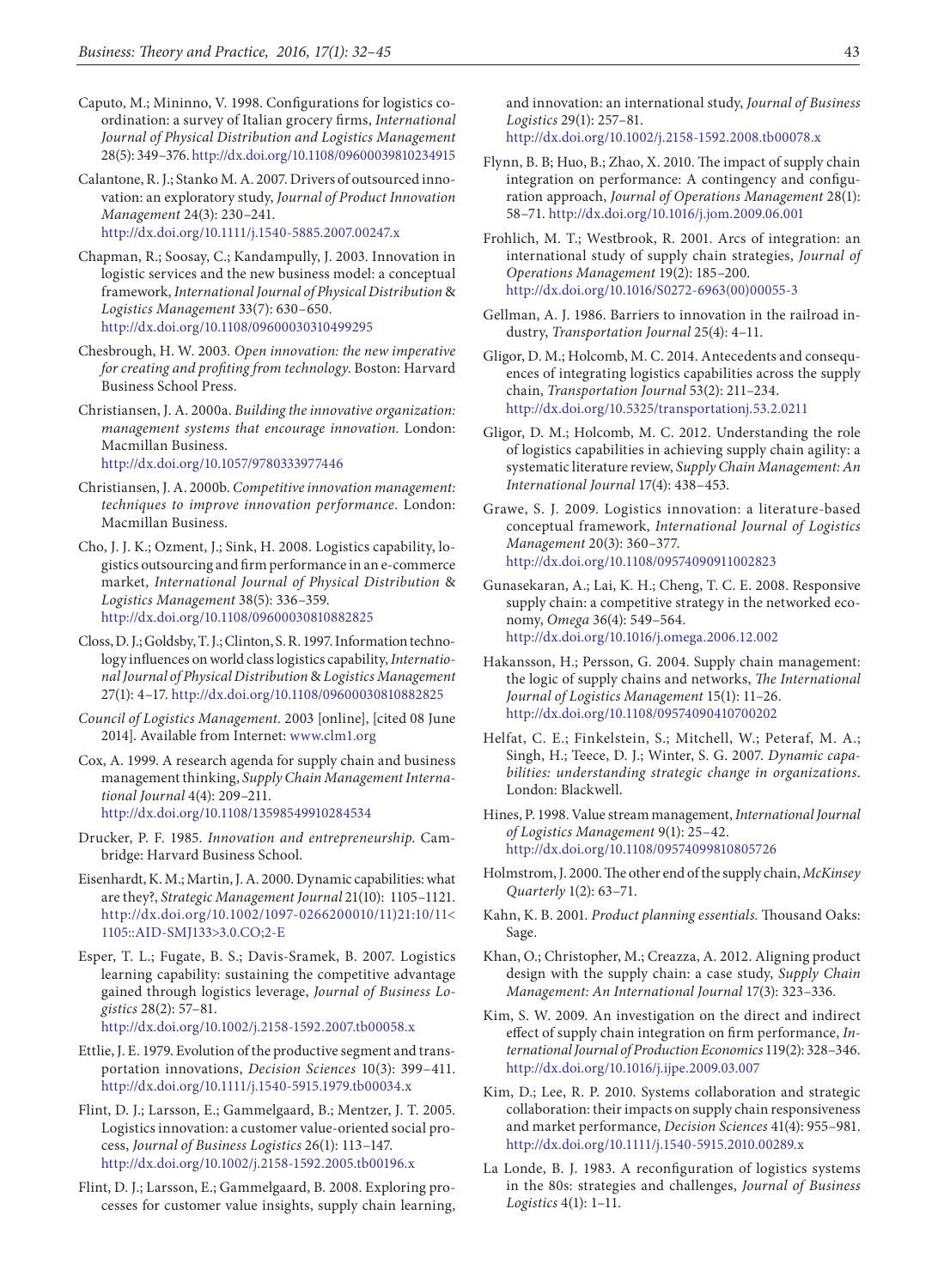- Lee, S. M.; Lee, D.; Schniederjans, M. J. 2011. Supply chain innovation and organizational performance in the healthcare industry, *International Journal of Operations* & *Production Management* 31(11): 1193–1214. <http://dx.doi.org/10.1108/01443571111178493>
- Lin, C. Y. 2008. Determinants of the adoption of technological innovations by logistics service providers in China, *International Journal of Technology Management* & *Sustainable Development* 7(1): 19–38. [http://dx.doi.org/10.1386/ijtm.7.1.19\\_1](http://dx.doi.org/10.1386/ijtm.7.1.19_1)
- Lowson, R. H. 2003. The nature of an operations strategy: combining strategic decisions from the resource-based and market-driven viewpoint, *Management Decision* 41(6): 538–549. <http://dx.doi.org/10.1108/00251740310485181>
- Liu, J. ; Zhang, S.; Hu, J. 2005. A case study of an inter-enterprise workflow-supported supply chain management system, *Information and Management* 42(3): 441–454. [http://dx.doi.](http://dx.doi.org/10.1016/j.im.2004.01.010) [org/10.1016/j.im.2004.01.010](http://dx.doi.org/10.1016/j.im.2004.01.010)
- Lynch, D. F.; Keller, S. B.; Ozment, J. 2000. The effects of logistics capabilities and strategy on firm performance, *Journal of Business Logistics* 21(2): 47–67.
- Mentzer, J. T.; Min, S.; Bobbitt, L. M. 2004. Toward a unified theory of logistics, *International Journal of Physical Distribution* & *Logistics Management* 34(8): 606–627. <http://dx.doi.org/10.1108/09600030410557758>
- Morash, E. A.; Droge, C. L. M; Vickery, S. K. 1996. Strategic logistics capabilities for competitive advantage and firm success, *Journal of Business Logistics* 17(1): 1–22.
- Nunnally, J. 1978. *Psychometric theory.* NewYork: McGraw-Monte.
- Panayides, P. M.; So, M. 2005. The impact of integrated logistics relationships on third-party logistics service quality and performance, *Maritime Economics* & *Logistics* 7(1): 36–55. <http://dx.doi.org/10.1057/palgrave.mel.9100123>
- Pedhazur, E. J.; Schmelkin, L. P. 2013. *Measurement, design, and analysis: An integrated approach*. Psychology Press.
- Ponomarov, S.; Holcomb, M. 2009. Understanding the concept of supply chain resilience, *The International Journal of Logistics Management* 20(1): 124–143. <http://dx.doi.org/10.1108/09574090910954873>
- Prajogo, D.; Olhager, J. 2012. Supply chain integration and performance: The effects of long-term relationships, information technology and sharing, and logistics integration, *International Journal of Production Economics* 135(6): 514–522.<http://dx.doi.org/10.1016/j.ijpe.2011.09.001>
- Rogers, E. M. 1995. *Diffusion of innovations*. 4th ed. New York: Free Press.
- Sandberg, E.; Abrahamsson, M. 2011. Logistics capabilities for sustainable competitive advantage, *International Journal of Logistics: Research* & *Applications* 14(1): 61–75. <http://dx.doi.org/10.1080/13675567.2010.551110>
- Seidmann, A.; Sundararajan, A. 1997. The effects of task and information asymmetry on business process redesign, *International Journal of Production Economics* 50(3): 117–128. [http://dx.doi.org/10.1016/S0925-5273\(97\)00037-6](http://dx.doi.org/10.1016/S0925-5273(97)00037-6)
- Stank, T. P.; Goldsby, T. J.; Vickery, S.; Savitskie, K. 2003. Logistics service erformance: estimating its influence on market share, *Journal of Business Logistics* 24(1): 27–55. <http://dx.doi.org/10.1002/j.2158-1592.2003.tb00031.x>
- Srai, J. S.; Gregory, M. 2008. A supply network configuration perspective on international supply chain development, *International Journal of Operation Production Management* 28(5): 386–411. <http://dx.doi.org/10.1108/01443570810867178>
- Stock, G. N.; Greis, N. P.; Kasarda, J. D. 2000. Enterprise logistics and supply chain structure: the role of fit*, Journal of Operations Management* 18(5): 531–547. [http://dx.doi.org/10.1016/S0272-6963\(00\)00035-8](http://dx.doi.org/10.1016/S0272-6963(00)00035-8)
- Stonebraker, P. W.; Afifi, R. 2004. Toward a contingency theory of supply chains, *Management Decision* 42(9): 1131–1144. <http://dx.doi.org/10.1108/00251740410565163>
- Schonberger, R. J. 2007. Japanese production management: an evolution – with mixed success, *Journal of Operations Management* 25(2): 403–419. <http://dx.doi.org/10.1016/j.jom.2006.04.003>
- Stundza, T. 2009. Supply chain innovation is important. Purchasing [online], [cited 10 November 2009]. Available from Internet: [www.purchasing.com/article/354518-Supply\\_](http://www.purchasing.com/article/354518-Supply_chain_innovation_is_important.php.%20Retrieved%2010%20November%202009) [chain\\_innovation\\_is\\_important.php](http://www.purchasing.com/article/354518-Supply_chain_innovation_is_important.php.%20Retrieved%2010%20November%202009)
- Tan, K. C.; Kannan, V.; Handfield, R. 1998. Supply chain management, supplier performance, and firm performance, *International Journal of Purchasing and Materials Management* 34(3): 2–9.
- Tang, N. K. H.; Burridge, M.; Ang, A. 2003. Development of an electronic-business planning model for small and medium-sized enterprises, *International Journal of Logistics Research* & *Applications* 6(4): 189–304. <http://dx.doi.org/10.1080/13675560310001627043>
- Teece, D. J.; Pisano, G.; Shuen, A. 1997. Dynamic capabilities and strategic management, *Strategic Management Journal* 18(2): 509–533. [http://dx.doi.org/10.1002/\(SICI\)1097-](http://dx.doi.org/10.1002/(SICI)1097-0266(199708)18:7%3C509::AID-SMJ882%3E3.0.CO;2-Z) [0266\(199708\)18:7<509::AID-SMJ882>3.0.CO;2-Z](http://dx.doi.org/10.1002/(SICI)1097-0266(199708)18:7%3C509::AID-SMJ882%3E3.0.CO;2-Z)
- Teece, D. J. 2007. Explicating dynamic capabilities: the nature and microfoundations of (sustainable) enterprise performance, *Strategic Management Journal* 28(13): 1319–1350. <http://dx.doi.org/10.1002/smj.640>
- Wagner, S. M.; Bode, C. 2006. An empirical investigation into supply chain vulnerability, *Journal of Purchasing and Supply Management* 12(6): 301–312. <http://dx.doi.org/10.1016/j.pursup.2007.01.004>
- Wagner, S. M.; Bode, C. 2008. An empirical examination of supply chain performance along several dimensions of risk, *Journal of Business Logistics* 29(1): 307–325.
- Wagner, S. M. 2008. Innovation management in the German transportation industry, *Journal of Business Logistics* 29(2): 215–32.

<http://dx.doi.org/10.1002/j.2158-1592.2008.tb00093.x>

Zhao, M.; Dröge, C.; Stank, T. P. 2001. The effects of logistics capabilities on firm performance: customer‐focused versus information‐focused capabilities, *Journal of Business Logistics* 22(2): 91–107.

<http://dx.doi.org/10.1002/j.2158-1592.2001.tb00005.x>

Zinn, W. 1996. The new logistics in Latin America: an overview of current status and opportunities*, International Journal of Logistics Management* 7(1): 61–72. <http://dx.doi.org/10.1108/09574099610805449>